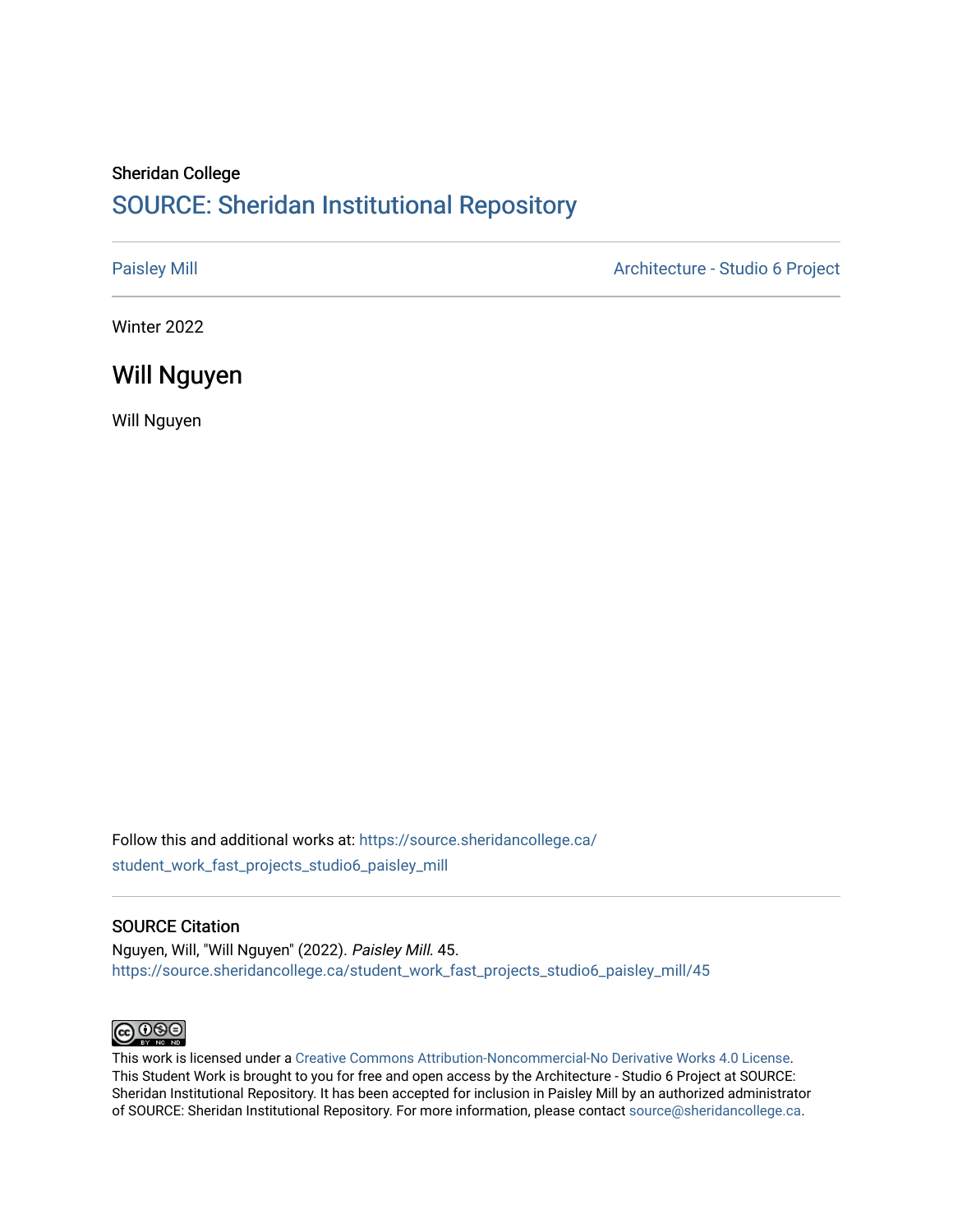**Architectural Studio 6 – ARCH34231 by Will Nguyen Instructor: Jordan Martin**

## **A Paisley Mill adaptive reuse project The Regal Archives Café/Library**

The Regal Archive project aims to construct a building that is sustainable, functionable and at the same time, has its own personality. The inspiration has been drawn directly from the image of leaves, or tree branches, stacking on top of each other. There will be a lot of open spaces, floor openings, lots of windows that make use of natural sunlight. Being able to see floor stacked on floor, all the way from top to bottom provides a great sense of verticality to the guests, and add more depth to the building's context, as if one is to stand on one tree branch and able to look over the others. The overall theme that the designer's going for is freedom and nature. This reflects in the effective use of green roof, green walls, and indoor plants. Structurally, heavy timber framings were kept to preserve the structural integrity of the existing building. The materials used in the overall renovation, especially exterior cladding diverse from the original Paisley Mill. This consists of green exterior finish, natural stone masonry and polished granite, was to emphasize the renovation process visually and thematically. If done correctly, not only it doesn't take away the consistency of the design but on the contrary, adds diversity to the look and a new identity to the construction.